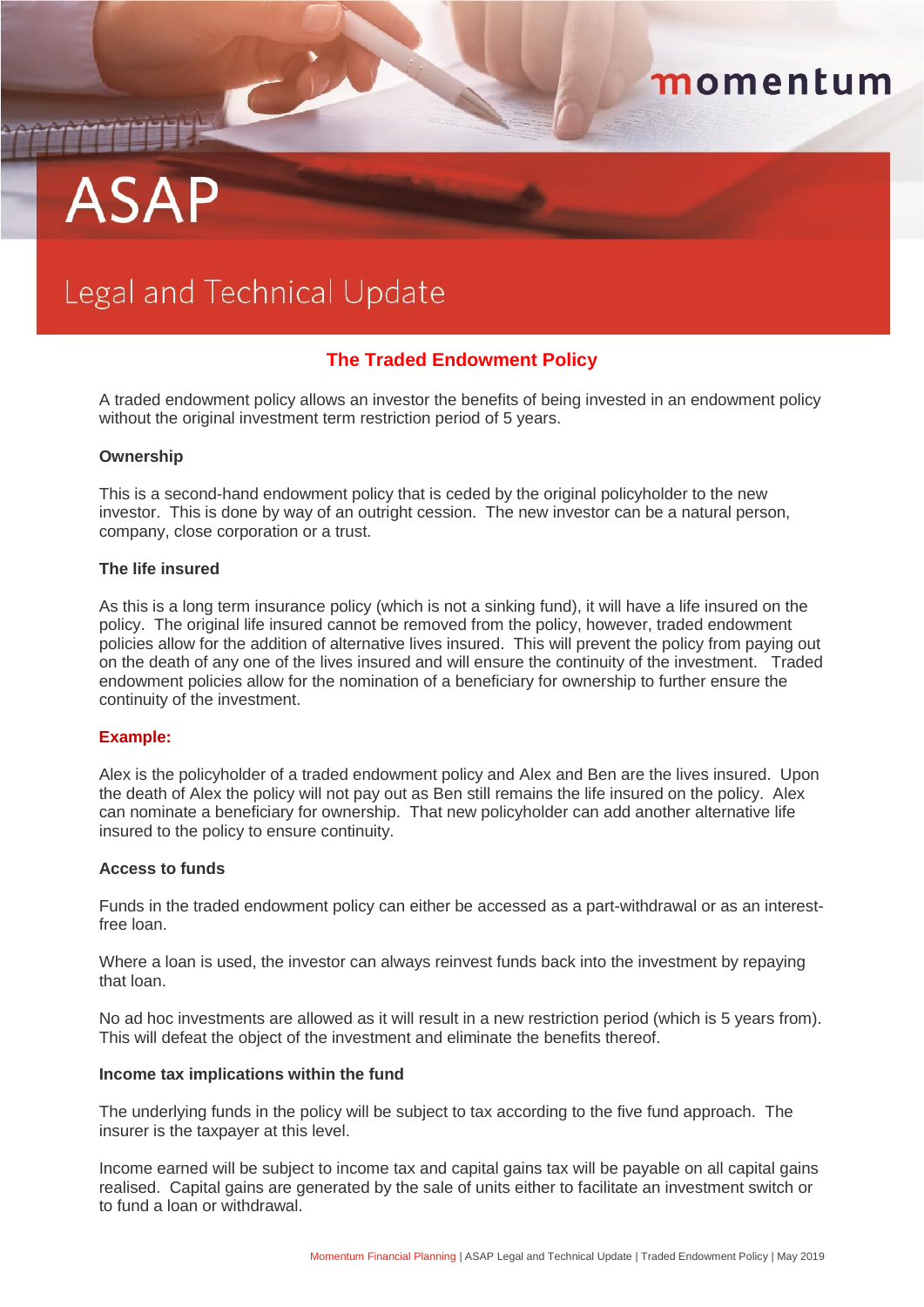The rates in the two most common policyholder funds are as follows:

| Individual policyholder fund                | <b>Corporate policyholder fund:</b> |  |  |
|---------------------------------------------|-------------------------------------|--|--|
| <b>Type of Policyholder:</b>                |                                     |  |  |
| Natural persons                             | Company or close corporation        |  |  |
| Trust with natural persons as beneficiaries | Income tax rate:                    |  |  |
| Income tax rate:                            |                                     |  |  |
| 30%                                         | 28%                                 |  |  |
| Capital gains tax rate:                     |                                     |  |  |
| Inclusion rate 40%                          | Inclusion rate 80%                  |  |  |
| Effective rate is 12%                       | Effective rate is 22.4%             |  |  |

#### **Important note when taking a loan or a withdrawal:**

As mentioned above, a loan or withdrawal will result in the sale of units in the underlying funds in the policy which can result in a capital gain being realised.

In that case CGT will be payable by the insurer. Different insurers account for this tax liability differently.

- Momentum will deduct the CGT payable from the loan or withdrawal amount.
- Other insurers/administrators may deduct it from the remaining fund value in the policy.

In the case of a Momentum traded endowment, it is important to consider this when determining the gross loan or withdrawal amount to ensure the client receives the correct net amount.

In the case of other companies, it is important to explain the impact on the underlying investment value where it is deducted against the fund value.

#### **Second capital gains tax layer**

There is a second layer of capital gains tax (CGT) that applies to the investor/policyholder when investing in a traded endowment policy.

All proceeds from long term insurance policies are seen as capital gains.

The Income Tax Act contains certain exclusions where capital gains tax will not apply to policy proceeds.

The specific exclusion relevant to endowment policies applies if the policy proceeds pay to the original beneficial owner of the policy or his/her nominees, beneficiaries or spouse/ex-spouse in terms of a divorce order. Where the policy pays out to any other person or entity, as is the case with a traded endowment policy, the capital gains tax exclusion shall not apply.

A disposal for capital gains tax purposes, in the hands of the investor/policyholder, will occur in the event of a surrender (in part or full) and in the event of the death of the policyholder (as death is a deemed disposal for CGT purposes).

If there is a part withdrawal, the proportionate base cost will be calculated using the following formula (SARS Comprehensive Guide on CGT):

Amount withdrawn X Original base cost

-------------------------- Market value before withdrawal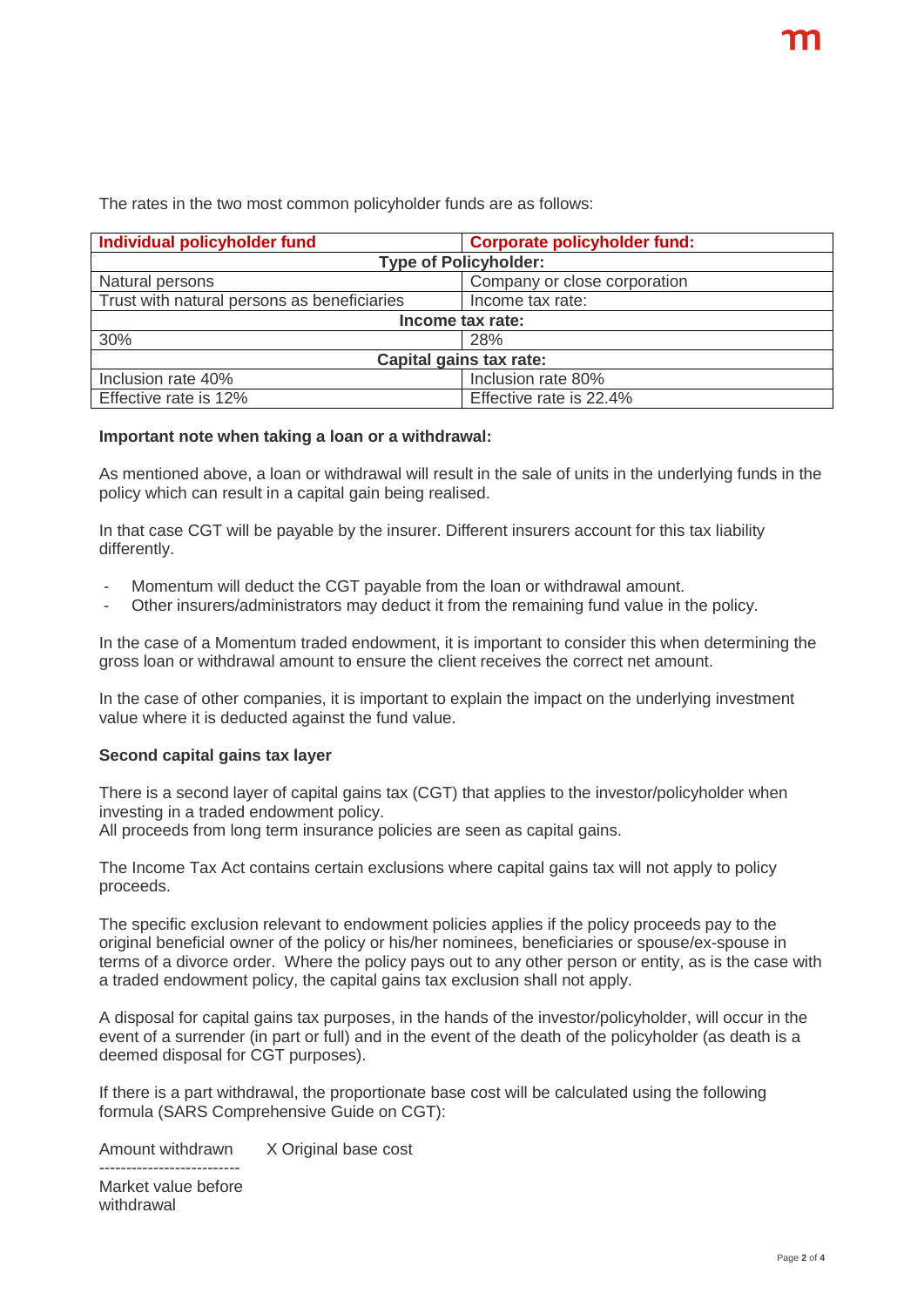This base cost is then deducted from the withdrawal amount to determine the capital gain or loss. This calculation can become complex where multiple withdrawals are made.

#### **Example – Part-disposal of second-hand policy (Extract from SARS Guide)**

In 1996 Brenda took out a 5-year endowment policy as the original beneficial owner. Keith purchased the policy from Brenda in 2000 for R100 000. The market value of the policy on 1 October 2001 was R90 000.

Keith made the following withdrawals:

| <b>Date</b> | <b>Amount</b>      | <b>MV</b> before<br><b>Withdrawal</b> |
|-------------|--------------------|---------------------------------------|
| 1 July 2002 | R <sub>5</sub> 000 | R <sub>100</sub> 000                  |
| 1 July 2003 | R6 000             | R <sub>108</sub> 000                  |
| 1 July 2006 | R120 000           | R120 000                              |

Keith adopts the market value method for determining the valuation date value of the policy.

Keith's capital gain or loss is determined as follows:

#### 2003 year of assessment

| <b>Proceeds</b>             | R <sub>5</sub> 000 |
|-----------------------------|--------------------|
| Less: Base cost             | (R4 500)           |
| (R5 000/R100 000 x R90 000) |                    |
| Capital gain                | R 500              |

Base cost after part-disposal:  $R90\,000 - R4\,500 = R85\,500$ 

2004 year of assessment:

| Proceeds                    | R6 000             |
|-----------------------------|--------------------|
| Less: Base cost             | (R4 750)           |
| (R6 000/R108 000 x R85 500) |                    |
| Capital gain                | R <sub>1</sub> 250 |

Base cost after part-disposal:  $R85 500 - R4 750 = R80 750$ 

2006 year of assessment (final withdrawal)

| <b>Proceeds</b>               | R <sub>120</sub> 000 |  |
|-------------------------------|----------------------|--|
| Less: Base cost               | (R80 750)            |  |
| (R120 000/R120 000 x R80 750) |                      |  |
| Capital gain                  | R 39 250             |  |

If the investor is an individual, the annual exclusion (currently R40 000 in life and R300 000 upon death) will apply to determine the net capital gain.

Thereafter the inclusion rate will be applied to the net capital gain. This will determine the taxable capital gain to be included in the taxable income of the individual taxpayer.